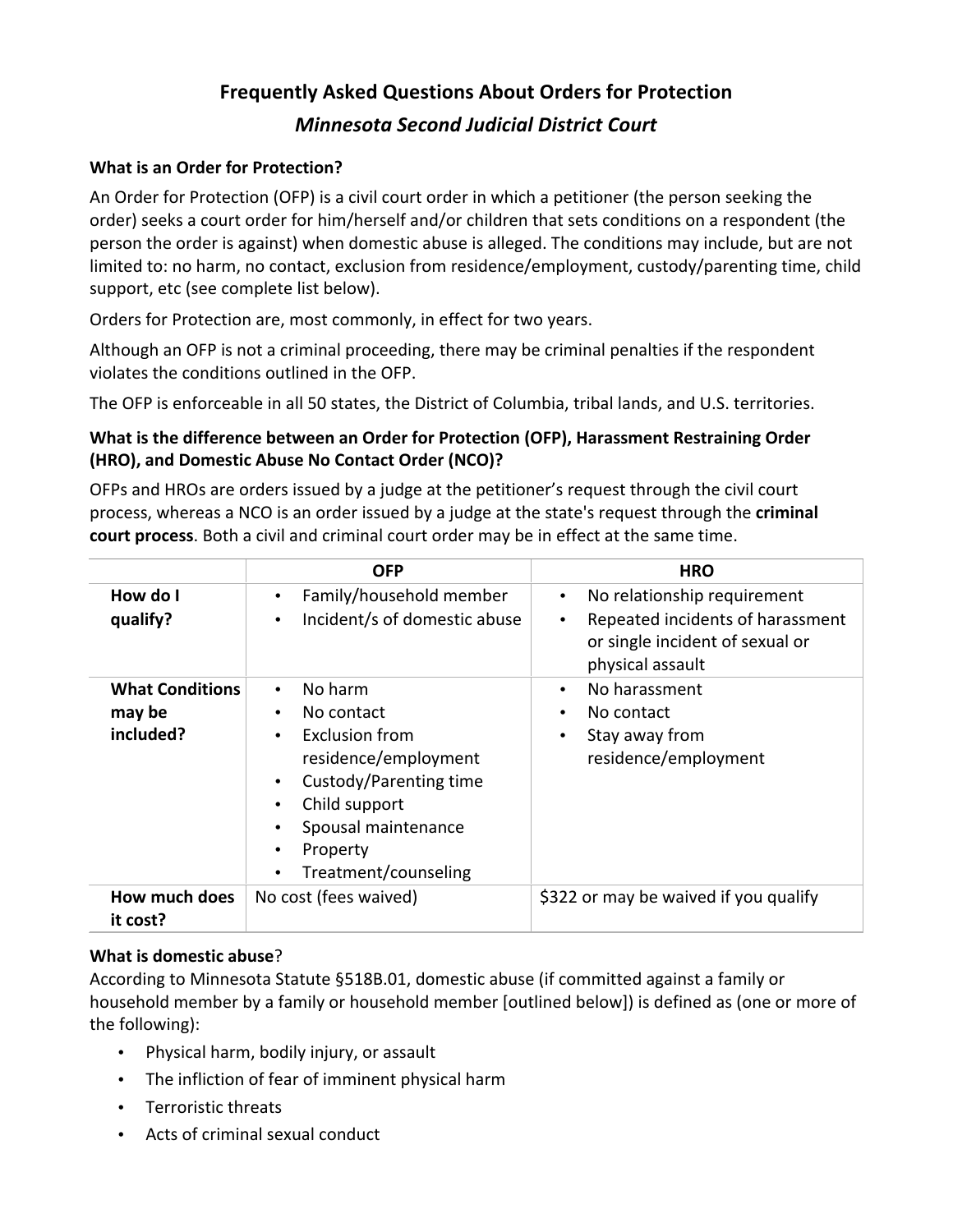• Interference with an emergency call

## Who qualifies as a "family or household member" as defined by the statute?

One
or
more
of
the
following:

- Spouse
or
former
spouse
- Live or have lived together
- Child in common (born or in utero)
- Related
by
blood
- Parents
and
children
- Significant romantic or sexual relationship

## **Where
should
I
file
my
Order
for
Protection?**

An application for relief may be filed in the court having jurisdiction. To determine if Ramsey County has jurisdiction, one or more of the following must apply:

- You or the respondent live in Ramsey county
- There is a pending or completed family court action in Ramsey County involving the you and the
respondent
- The
alleged
abuse
occurred
in
Ramsey
County

To file in Ramsey County, contact the Domestic Abuse/Harassment office at 651-266-5130 to set up an
appointment.

#### What is the process to file an OFP in Ramsey County?

- 1. Call to make an appointment (can take up to 2 hours).
- 2. Check
in
at
front
desk
and
fill
out
initial
paperwork.
- 3. Turn
in
paperwork
to
clerk
at
front
desk
- 4. A clerk will assist in drafting a Petition/Affidavit and proposed Order and set a court date if requested/required.
- 5. A
clerk
will
bring
the
paperwork
to
be
reviewed
by
the
judge.
- 6. The
clerk
will
give
you
the
results
of
decision.
- 7. The
clerk
will
make
you
copies
and
provide
information.
- 8. The clerk will forward copies to the appropriate sheriff's department for service.

#### What should I bring to my appointment?

- The name, addresses and photo (if available) for the respondent.
- A written statement with dates (or approximate dates/frequency) and a description of incidents involving domestic abuse. Include:
	- 1. What is your relationship to the respondent?
	- 2. Start with the **most recent** incident and work your way back in time writing the date/approximate date that respondent did any of the following to you or your **children**(indicate
	which
	child)\*: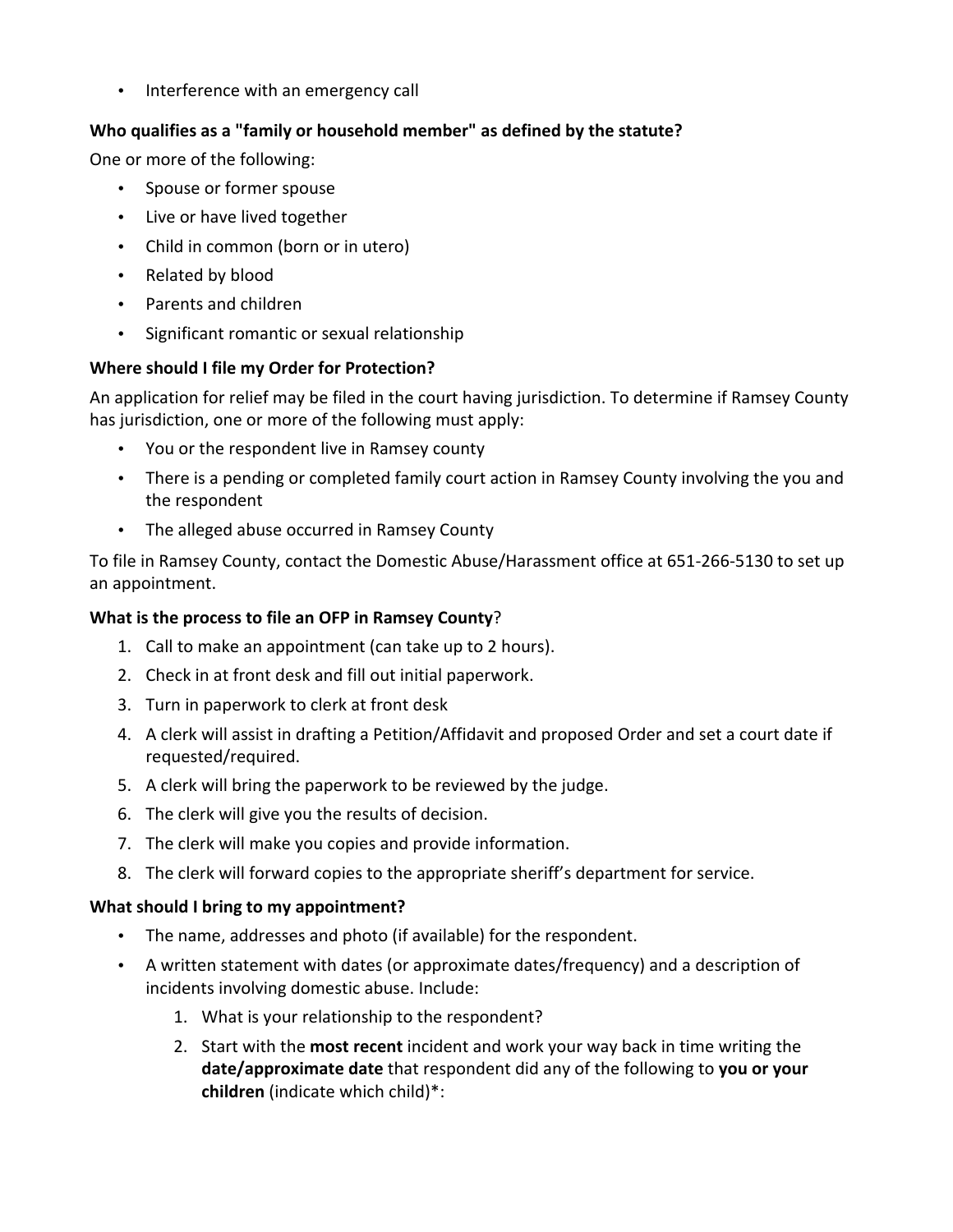- a. Physically abused you and/or your children (hitting, punching, choking, sexual abuse,
etc);
- b. Threatened
to
physically
abuse
you
or
your
children;
- c. Interfered
with
an
emergency
call;
- d. Did
something
to
make
you
afraid
they
would
physically
harm
you
(restraining, raising
a
fist
to
you,
etc).
- 3. Indicate
if
the **police**were
involved. Was
the
respondent **arrested**? **Charged?**Were you **injured**? Did you receive medical attention? Where?
- 4. Write a short **history** statement indicating how long the abuse has been going on and give
brief
examples
of
past
abuse.

\*It will save you time, if you come with the statement prepared. If not, it will need to be written at *the
time
of
your
interview*

• Complete addresses for locations you would like protected by your order (usually restricted to you
or
your
children's
residence,
workplace,
school,
daycare).

## **Can
I
file
an
Order
for
Protection
for
minor/s?**

Parents or guardians may request an order on behalf of their child/ren if there have been incidents of domestic
abuse
upon
them.

Minors, age 16 or older, may request an order on their own behalf (without needing a parent or guardian to petition on their behalf) against a spouse, former spouse, or a person whom the minor has a child in common, if the Court finds the minor is mature, has good judgment, and the order is in the
minor's
best
interest.

A reputable adult age 25 or older may file on behalf of minor family or household member, if the Court finds that it is in the best interests of the minor.

## **How
do
I
file
against
more
than
one
person?**

If you wish to file against more than one person, you will need to have a separate appointment and petition
for
each
respondent.

## What relief may be granted?

The court may provide relief as follows (some conditions may require a hearing):

- 1. Restrain
the
respondent
from
committing
acts
of
domestic
abuse;
- 2. Order
the
respondent
to
have
no
contact
with
the
petitioner;
- 3. Exclude
the
respondent
from
the
petitioner's
residence
(or
residence
they
share);
- 4. Exclude
the
respondent
a
reasonable
area
surrounding
residence;
- 5. Award
temporary
custody
or
establish
temporary
parenting
time;
- 6. Establish
temporary
support
for
minor
children
or
a
spouse;
- 7. Order
treatment
or
counseling;
- 8. Award
temporary
use
and
possession
of
property
- 9. Exclude
the
respondent
from
the
petitioner's
place
of
employment
- 10. Continue
insurance
coverage
without
changes
- 11. Restitution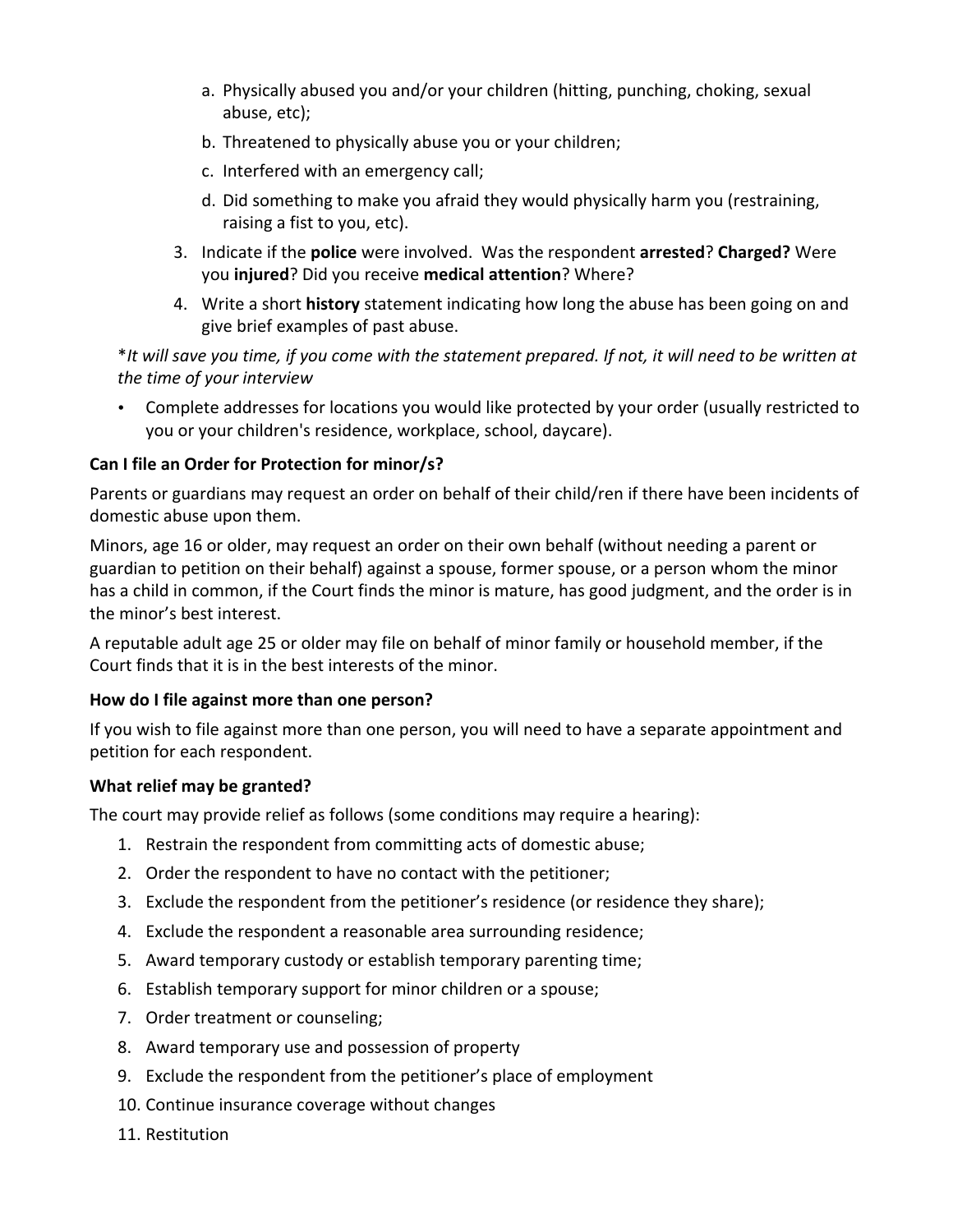## **Is
a
hearing
required
to
obtain
an
Order
for
Protection?**

In some cases. In the following circumstances, there is a hearing:

- 1. The
petitioner
may
request
a
hearing.
- 2. A
hearing
may
be
required
if
you
request
certain
relief:
	- a. Child
	support/spousal
	maintenance
	- b. Custody
	- c. Treatment
	or
	counseling
	- d. Restitution
	- e. Distance
	provision
- 3. The Judge may order there to be a court hearing.
- 4. The
respondent
may
request
a
hearing
within
5
days
of
service.

## **May
I
be
represented
by
an
attorney?**

You may choose to retain an attorney to represent you or you may represent yourself (pro se), however attorneys (i.e. public defenders) are not appointed to represent you in Domestic Abuse/Harassment
cases.

## **How
do
I
request
a
continuance
for
my
court
hearing?**

You must submit any request and supporting documentation to continue the matter in writing (in person,
by
mail
or
fax)
as
soon
as
possible.
The
request
will
be
forwarded
to
the
judicial
officer
and the
response,
if
any,
will
be
provided
to
you.

#### **How
do
I
request
for
an
interpreter?**

You
may
contact
the
Domestic
Abuse/Harassment
Office
at
651‐266‐5130
to
order
an
interpreter
for an appointment or court appearance in an Order for Protection or Harassment Restraining Order matter.
The
Domestic
Abuse/Harassment
office
has
Spanish
and
Hmong
speaking
staff
usually available to assist in the filing of an order.

#### **Where
can
I
obtain
subpoenas?**

You may contact the Domestic Abuse/Harassment Office at 651-266-5130 to request subpoenas for a Domestic
Abuse/Harassment
hearing.

#### **What
happens
at
court**?

- The respondent and petitioner are ordered to appear.
- The parties should bring a copy of their order and any witnesses or evidence to court with them.
- The parties may be represented by an attorney if they wish to hire one on their own.
- The judicial officer may ask the petitioner if they still want the Order.
- The judicial officer may ask the respondent how they would like to respond to the issuance of an
Order
for
Protection.
- If the respondent requests an evidentiary hearing (trial) and there is not sufficient time to conduct a trial or if the respondent was not served with enough notice, the judicial officer may
continue
the
case
to
another
date.